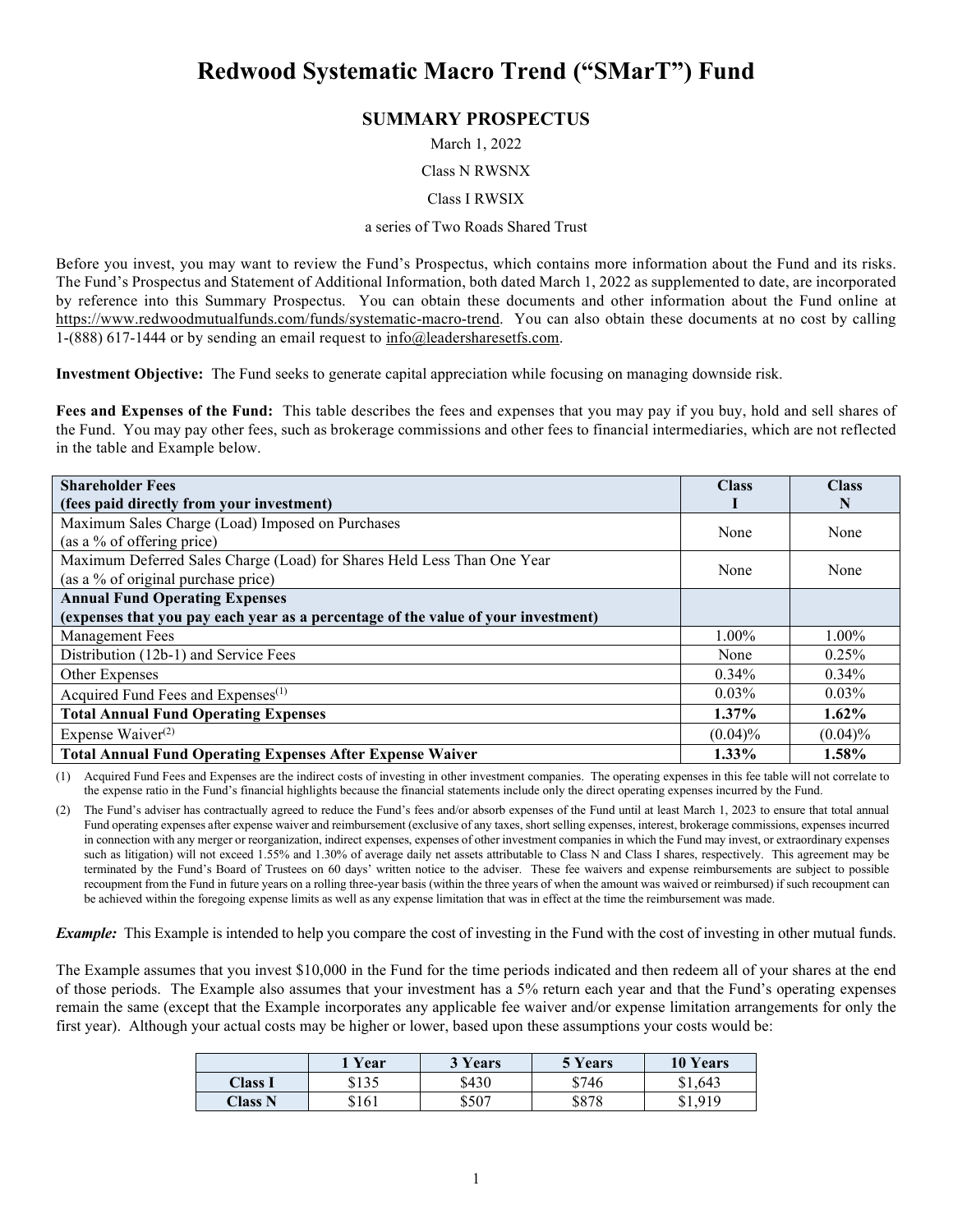**Portfolio Turnover:** The Fund pays transaction costs, such as commissions, when it buys and sells securities (or "turns over" its portfolio). A higher portfolio turnover may indicate higher transaction costs and may result in higher taxes when Fund shares are held in a taxable account. These costs, which are not reflected in annual fund operating expenses or in the Example, affect the Fund's performance. For the fiscal year ended October 31, 2021, the Fund's portfolio turnover rate was 160% of the average value of its portfolio.

**Principal Investment Strategies:** Utilizing a quantitative and tactical approach, the Fund implements an investment strategy that seeks to hold a diversified portfolio of securities, exchange-traded funds ("ETFs"), open-end investment companies and/or closed-end investment companies ("underlying funds") within any of the following asset classes when, in the view of the Fund's adviser, Redwood Investment Management, LLC ("Redwood" or the "Adviser"), various risk measurements show the potential to produce positive returns: domestic and international small-cap equities; growth and income equities; preferred securities; convertible bonds; high yield bonds and leveraged loans; emerging market bonds; and real estate investment trusts. During periods that the Adviser identifies as above average risk, the Fund's assets may be moved into money market, money market funds, or U.S. government security funds. In performing its investment selection, the Adviser evaluates directional trends using quantitative models and inputs. The Fund may invest up to 20% of its net assets in open-end investment companies or ETFs that invest primarily in emerging market debt. Though it intends to invest in the securities identified above, the Fund may also invest in debt securities of any credit quality or maturity and other equity securities.

The Adviser's quantitative strategy takes into account macro market data and other market-based inputs and metrics to seek to identify market trends. When making investment decisions for the Fund the portfolio managers consider both technical factors as well as an assessment of current market conditions and other factors.

The Fund may also invest directly or indirectly in various types of derivatives, including swap contracts as a substitute for making direct investments in underlying instruments or to reduce certain investment exposures. While Federal law limits the Fund's bank borrowings to one-third of the Fund's assets (which includes the borrowed amount), the use of derivatives is not limited the same manner. Federal law generally requires the Fund to segregate or "earmark" liquid assets or otherwise cover the market exposure of its derivatives, including swap contracts. The Fund may enter into a swap contract that may leverage the Fund's portfolio to a significant degree. The Fund may also borrow money for direct investment purposes to purchase underlying securities in which the Fund invests. These derivatives and borrowing transactions could create aggregate exposure to securities for the Fund in excess of its net assets, thereby leveraging the Fund.

**Principal Investment Risks: As with all mutual funds, there is the risk that you could lose money through your investment in the Fund. An investment in the Fund is not guaranteed to achieve its investment objective; is not a deposit with a bank; is not insured, endorsed or guaranteed by the Federal Deposit Insurance Corporation or any other government agency; and is subject to investment risks. The value of your investment in the Fund, as well as the amount of return you receive on your investment, may fluctuate significantly. You may lose part or all of your investment in the Fund or your investment may not perform as well as other similar investments. The Fund is not intended to be a complete investment program but rather one component of a diversified investment portfolio. Many factors affect the Fund's net asset value and performance. Each risk summarized below is a principal risk of investing in the Fund and different risks may be more significant at different times depending upon market conditions or other factors.**

**The Fund may be subject to the risks described below through its own direct investments and indirectly through investments in underlying funds.**

*Market Risk.* Overall market risk may affect the value of individual instruments in which the Fund invests. The Fund is subject to the risk that the securities markets will move down, sometimes rapidly and unpredictably, based on overall economic conditions and other factors, which may negatively affect the Fund's performance. Factors such as domestic and foreign (non-U.S.) economic growth and market conditions, real or perceived adverse economic or political conditions, inflation, changes in interest rate levels, lack of liquidity in the bond or other markets, volatility in the equities markets or adverse sentiment and political events affect the securities markets. U.S. and foreign stock markets have experienced periods of substantial price volatility in the past and may do so again in the future. Securities markets also may experience long periods of decline in value. When the value of the Fund's investments goes down, your investment in the Fund decreases in value and you could lose money.

Local, state, regional, national or global events such as war, acts of terrorism, the spread of infectious illness or other public health issues, recessions, or other events could have a significant impact on the Fund and its investments and could result in decreases to the Fund's net asset value. Political, geopolitical, natural and other events, including war, terrorism, trade disputes, government shutdowns, market closures, natural and environmental disasters, epidemics, pandemics and other public health crises and related events and governments' reactions to such events have led, and in the future may lead, to economic uncertainty, decreased economic activity, increased market volatility and other disruptive effects on U.S. and global economies and markets. Such events may have significant adverse direct or indirect effects on the Fund and its investments. For example, a widespread health crisis such as a global pandemic could cause substantial market volatility, exchange trading suspensions and closures, impact the ability to complete redemptions, and affect Fund performance. A health crisis may exacerbate other pre-existing political, social and economic risks. In addition, the increasing interconnectedness of markets around the world may result in many markets being affected by events or conditions in a single country or region or events affecting a single or small number of issuers.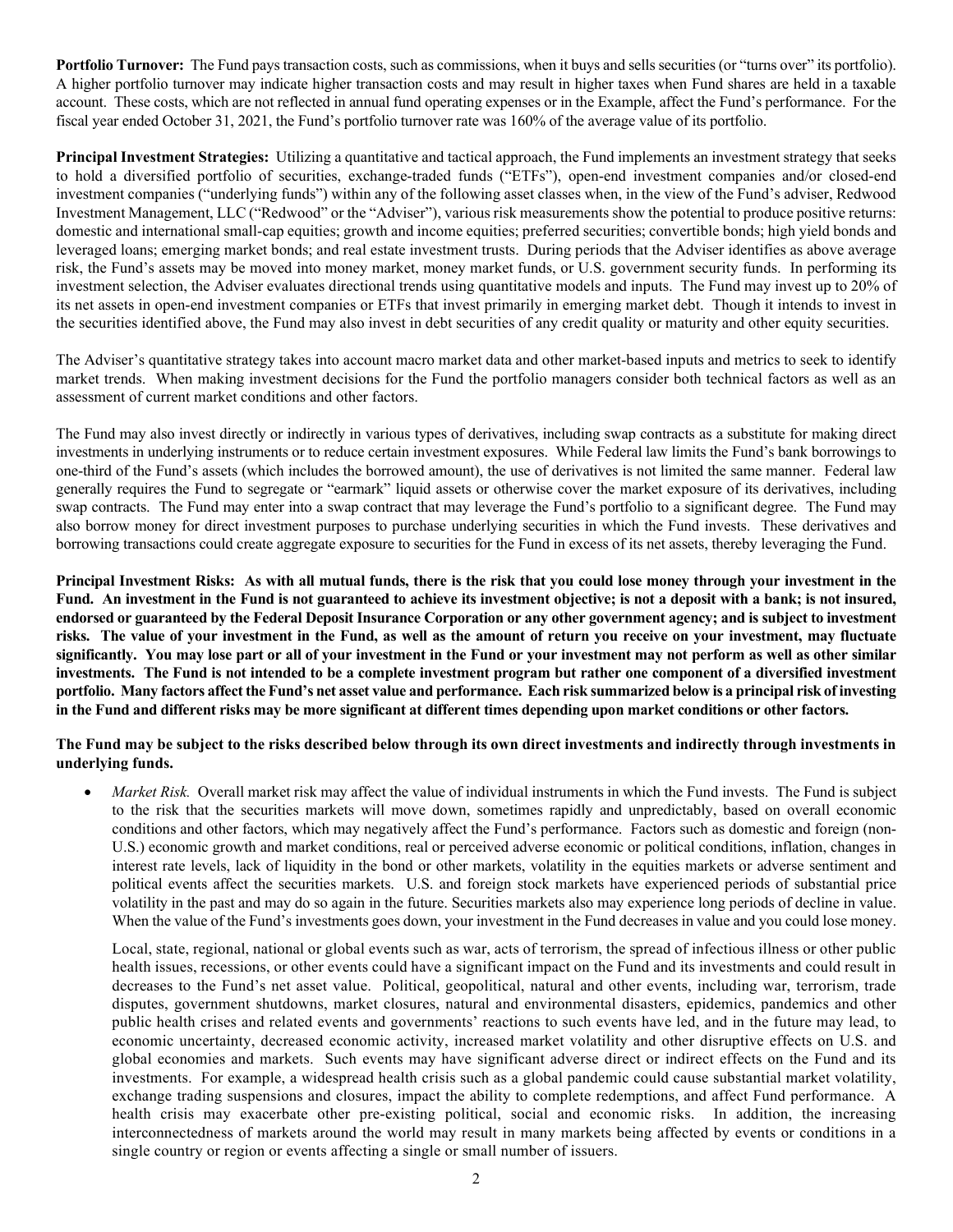- *Equity Risk.* Equity securities are susceptible to general market fluctuations, volatile increases and decreases in value as market confidence in and perceptions of their issuers change and unexpected trading activity among retail investors. Factors that may influence the price of equity securities include developments affecting a specific company or industry, or changing economic, political or market conditions.
- *Derivatives Risk.* The derivative instruments in which the Fund may invest in order to better track the Index may be more volatile than other instruments and may be subject to unanticipated market movements, which are potentially unlimited. The risks associated with investments in derivatives also include liquidity, interest rate, market, credit and management risks, mispricing or improper valuation. Changes in the market value of a derivative may not correlate perfectly with the underlying asset, rate or index, and the Fund could lose more than the principal amount invested. In addition, if a derivative is being used for hedging purposes there can be no assurance given that each derivative position will achieve a perfect correlation with the security or currency against which it is being hedged, or that a particular derivative position will be available when sought by the portfolio manager.
- Market Events Risk. There has been increased volatility, depressed valuations, decreased liquidity and heightened uncertainty in the financial markets during the past several years, including what was experienced in 2020. These conditions may continue, recur, worsen or spread. The U.S. government and the Federal Reserve, as well as certain foreign governments and central banks, have taken steps to support financial markets, including by keeping interest rates at historically low levels. This and other government intervention may not work as intended, particularly if the efforts are perceived by investors as being unlikely to achieve the desired results. The U.S. government and the Federal Reserve may reduce market support activities. Such reduction, including interest rate increases, could negatively affect financial markets generally, increase market volatility and reduce the value and liquidity of securities in which the Fund invests. Policy and legislative changes in the United States and in other countries may also continue to contribute to decreased liquidity and increased volatility in the financial markets. The impact of these changes on the markets, and the practical implications for market participants, may not be fully known for some time.
- *Quantitative Investing Risk.* The value of securities or other investments selected using quantitative analysis can perform differently from the market as a whole or from their expected performance. This may be as a result of the factors used in building the multifactor quantitative model, the weights placed on each factor, the accuracy of historical data supplied by third parties, and changing sources of market returns.
- *Counterparty Risk.* The risk that the Fund's counterparty to an over-the-counter derivative contract, such as a total return swap, may be unable or unwilling to make timely principal, interest or settlement payments, or otherwise to honor its obligations. Counterparty risk is a type of credit risk.
- *Fixed Income Securities Risk.* When the Fund invests in fixed income securities, the value of your investment in the Fund will fluctuate with changes in interest rates. Typically, a rise in interest rates causes a decline in the value of fixed income securities or derivatives owned by the Fund. In general, the market price of fixed income securities with longer maturities will increase or decrease more in response to changes in interest rates than shorter-term securities. Risks associated with rising interest rates are heightened given that interest rates in the U.S. currently remain near historic lows. Other risk factors include credit risk (the debtor may default) and prepayment risk (the debtor may pay its obligation early, reducing the amount of interest payments). These risks could affect the value of a particular investment by the Fund, possibly causing the Fund's share price and total return to be reduced and fluctuate more than other types of investments. The fixed-income securities market can be susceptible to increases in volatility and decreases in liquidity. Liquidity may decline unpredictably in response to overall economic conditions or credit tightening. For example, a general rise in interest rates may cause investors to move out of fixed income securities on a large scale, which could adversely affect the price and liquidity of fixed income securities and could also result in increased redemptions for the Fund.
- *High Yield Risk.* Investment in or exposure to high yield (lower rated) debt instruments (also known as "junk bonds") may involve greater levels of interest rate, credit, liquidity and valuation risk than for higher rated instruments. High yield debt instruments are considered predominantly speculative with respect to the issuer's continuing ability to make principal and interest payments and, therefore, such instruments generally involve greater risk of default or price changes than higher rated debt instruments.
- *Management Risk.* The Fund's investment strategies may not result in an increase in the value of your investment or in overall performance equal to other similar investment vehicles having similar investment strategies. Management risk includes the risk that the quantitative model used by the Adviser may not perform as expected, particularly in volatile markets. In addition, the Fund's tactical asset allocation strategy may be unsuccessful and may cause the Fund to miss attractive investment opportunities while in a defensive position.
- *Foreign (Non-U.S.) Investment Risk.* Foreign (non-U.S.) securities present greater investment risks than investing in the securities of U.S. issuers and may experience more rapid and extreme changes in value than the securities of U.S. companies, due to less information about foreign companies in the form of reports and ratings than about U.S. issuers; different accounting, auditing and financial reporting requirements; smaller markets; nationalization; expropriation or confiscatory taxation; currency blockage; or political changes or diplomatic developments. Foreign securities may also be less liquid and more difficult to value than securities of U.S. issuers.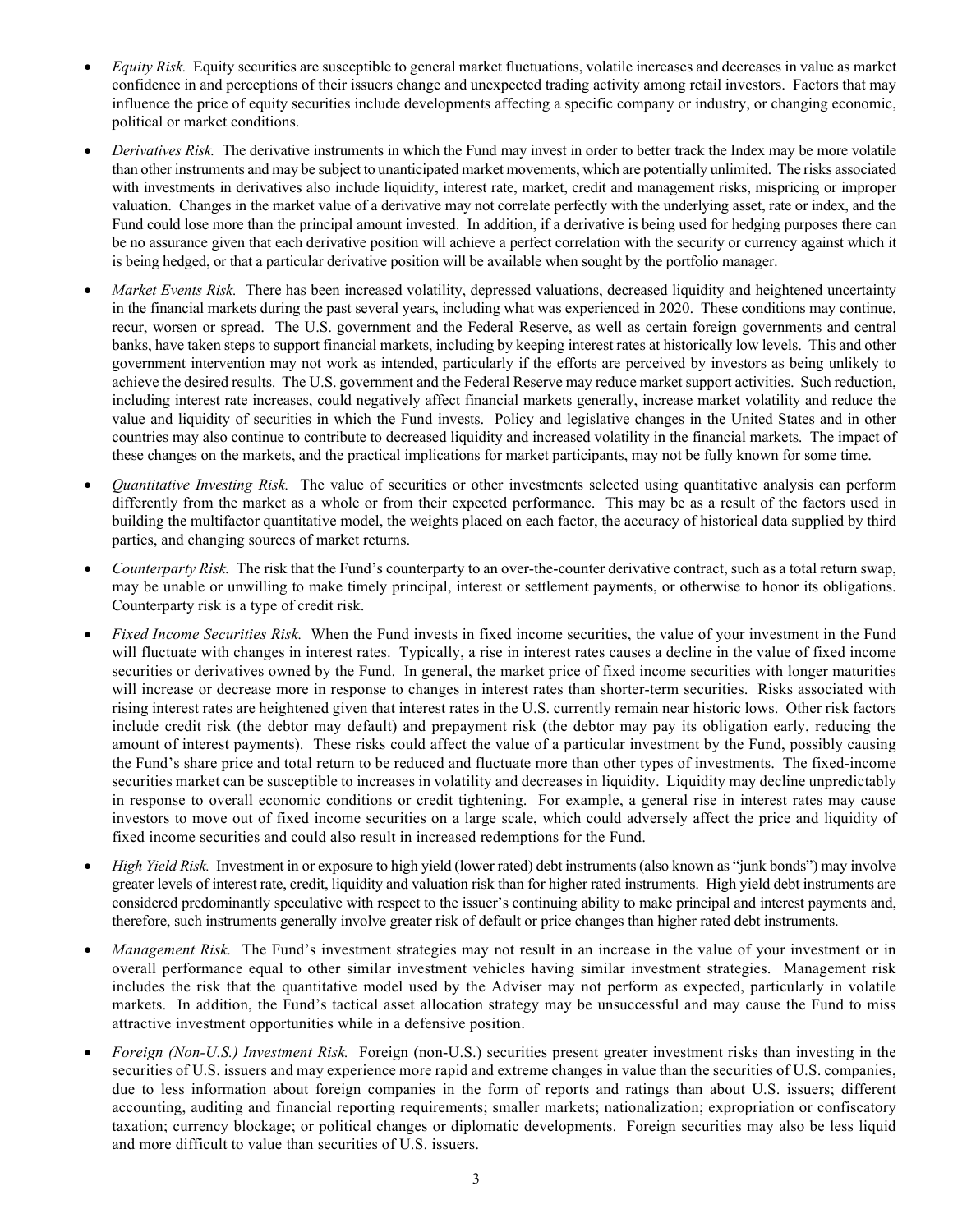- *Cash Positions Risk.* The Fund may hold a significant position in cash and/or cash equivalent securities. When the Fund's investment in cash or cash equivalent securities increases, the Fund may not participate in market advances or declines to the same extent that it would if the Fund were more fully invested.
- *Bank Loan Risk.* The Fund's investments in secured and unsecured participations in bank loans and assignments of such loans may create substantial risk. In making investments in such loans, which are made by banks or other financial intermediaries to borrowers, the Fund will depend primarily upon the creditworthiness of the borrower for payment of principal and interest.
- *Borrowing Risk.* Borrowing may exaggerate changes in the net asset value of Fund shares and in the return on the Fund's portfolio. Borrowing will cost the Fund interest expense and other fees. The costs of borrowing may reduce the Fund's return. Borrowing may cause the Fund to liquidate positions when it may not be advantageous to do so to satisfy its obligations.
- *Credit Risk.* The risk that the Fund could lose money if the issuer or guarantor of a fixed income security or a derivative contract is unwilling or unable to make timely payments to meet its contractual obligations. Changes in credit rating of a debt security held by the Fund could have a similar effect.
- *Currency Risk.* The risk that foreign currencies will decline in value relative to the U.S. dollar and adversely affect the value of the Fund's investments in foreign (non-U.S.) currencies or in securities that trade in, and receive revenues in, or in derivatives that provide exposure to, foreign (non-U.S.) currencies.
- *Cybersecurity Risk.* There is risk to the Fund of an unauthorized breach and access to fund assets, customer data (including private shareholder information), or proprietary information, or the risk of an incident occurring that causes the Fund, the investment adviser, custodian, transfer agent, distributor and other Service Providers and financial intermediaries ("Service Providers") to suffer data breaches, data corruption or lose operational functionality. Successful cyber-attacks or other cyberfailures or events affecting the Fund or its Service Providers may adversely impact the Fund or its shareholders.
- *Emerging Markets Risk.* Investing in emerging markets involves not only the risks described herein with respect to investing in foreign securities, but also other risks, including exposure to economic structures that are generally less diverse and mature, and to political systems that can be expected to have less stability than those of developed countries. The typically small size of the markets may also result in a lack of liquidity and in price volatility of these securities. Emerging markets are riskier than more developed markets because they tend to develop unevenly and may never fully develop. Investments in emerging markets may be considered speculative. Investments in emerging markets may be considered speculative and share the risks of foreign developed markets but to a greater extent. Emerging markets are more likely to experience hyperinflation and currency devaluations, which adversely affect returns to U.S. investors. In addition, many emerging financial markets have far lower trading volumes and less liquidity than developed markets, which may result in increased price volatility of emerging market investments. The legal remedies for investors in emerging markets may be more limited than the remedies available in the U.S., and the ability of U.S. authorities (e.g., SEC and the U.S. Department of Justice) to bring actions against bad actors may be limited.
- *Gap Risk.* The Fund is subject to the risk that a stock price or derivative value will change dramatically from one level to another with no trading in between and/or before the Fund can exit the investment. Usually such movements occur when there are adverse news announcements, which can cause a stock price or derivative value to drop substantially from the previous day's closing price. Trading halts may lead to gap risk.
- *Investment Companies and ETFs Risk.* When the Fund invests in other investment companies, including ETFs, it will bear additional expenses based on its pro rata share of the other investment company's or ETF's operating expenses, including the potential duplication of management fees. The risk of owning an investment company or ETF generally reflects the risks of owning the underlying investments the investment company or ETF holds. The Fund also will incur brokerage costs when it purchases and sells ETFs. During periods of market volatility, inverse ETFs may not perform as expected.
- Leveraging Risk. To the extent the Fund uses leveraging techniques, its net asset value may be more volatile because leverage tends to exaggerate the effect of changes in interest rates and any increase or decrease in the value of the Fund's investments and small changes in the value of the underlying instrument may produce disproportionate losses to the Fund and may result in a loss substantially greater than the amount paid for the derivative. The use of leverage may exaggerate any increase or decrease in the net asset value, causing the Fund to be more volatile. The use of leverage may increase expenses and increase the impact of a Fund's other risks. The use of leverage also may cause the Fund to liquidate portfolio positions when it may not be advantageous to do so to satisfy its obligations, to meet additional margin requirements or to meet regulatory requirements resulting in increased volatility of returns. Leverage, including borrowing, may cause the Fund to be more volatile than if the Fund had not been leveraged.
- *LIBOR Risk.* The Fund may invest in securities and other instruments whose interest payments are determined by references to the London Interbank Offered Rate ("LIBOR"). In 2017, he United Kingdom Financial Conduct Authority, which regulates LIBOR, announced it would cease its active encouragement of banks to provide the quotations needed to sustain LIBOR after 2021. ICE Benchmark Administration Limited, the administrator of LIBOR, ceased publication of certain LIBOR settings on a representative basis at the end of 2021 and is expected to cease publication of the remaining LIBOR settings on a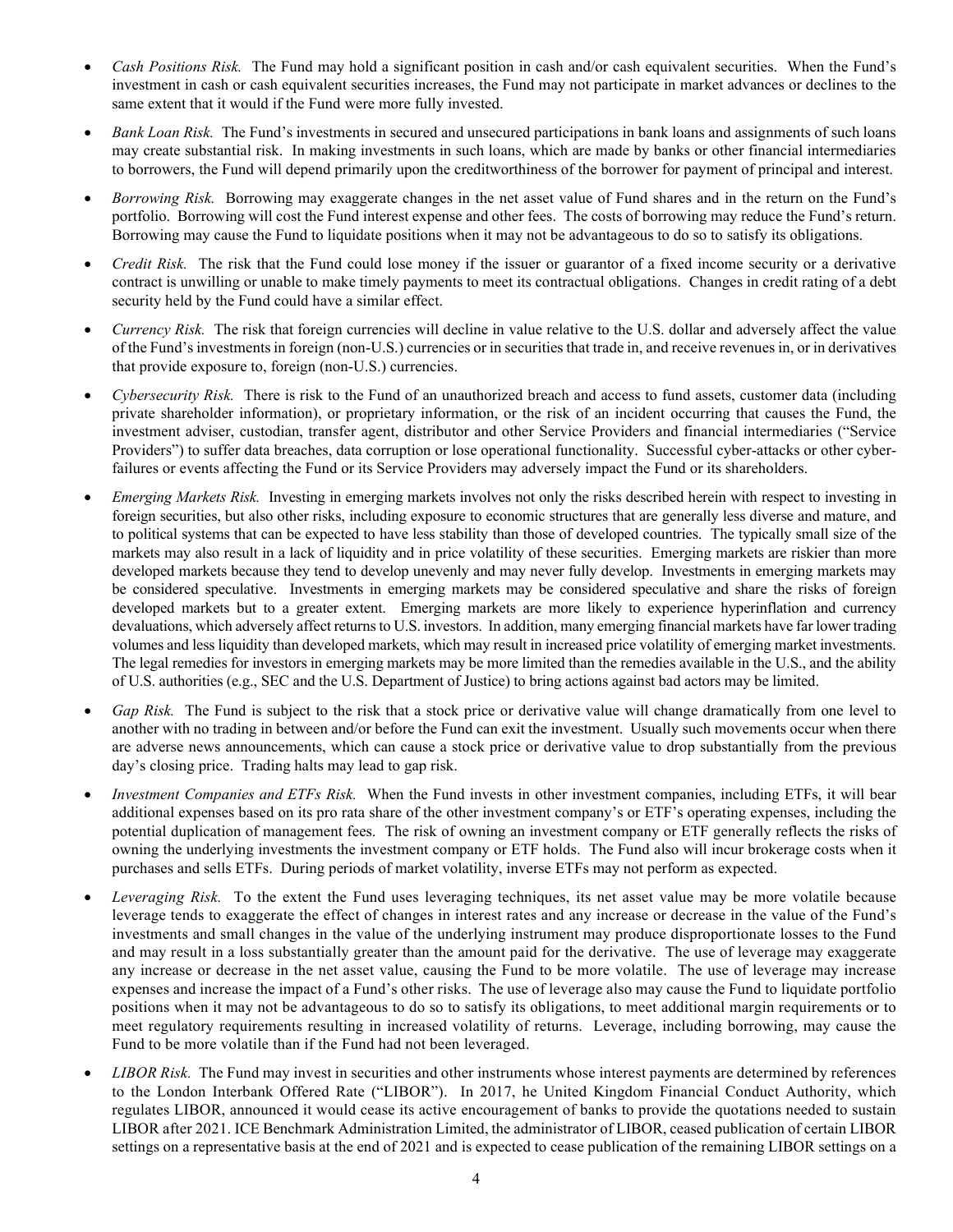representative bases after June 30, 2023. The U.S. Federal Reserve has begun publishing Secured Overnight Financing Rate (SOFR), a broad measure of secured overnight U.S. Treasury repo rates, that is intended to replace U.S. dollar LIBOR. The unavailability of LIBOR presents risks to the Fund, including the risk that any pricing or adjustments to the Fund's investments resulting from a substitute or alternate reference rate may adversely affect the Fund's performance and/or net asset value. It remains uncertain how such changes would be implemented and the effects such changes would have on the Fund, including any negative effects on the Fund's liquidity and valuation of the Fund's investments, issuers of instruments in which the Fund invests and financial markets generally.

- *Liquidity Risk.* Liquidity risk exists when particular investments of the Fund would be difficult to purchase or sell, possibly preventing the Fund from selling such illiquid securities at an advantageous time or price, or possibly requiring the Fund to dispose of other investments at unfavorable times or prices in order to satisfy its obligations. In the past, in stressed markets, certain types of securities suffered periods of illiquidity if disfavored by the market. These risks may increase during periods of market turmoil, such as that experienced in 2020 with COVID-19, and could have a negative effect on the Fund's performance.
- *Market Capitalization Risk.* The Fund's anticipated weighting towards small-sized companies subjects the Fund to the risk that small and medium–sized companies typically have less experienced management, narrower product lines, more limited financial resources, and less publicly available information than larger companies. Because the Fund may invest in companies of any size, its share price could be more volatile than a Fund that invests only in large companies. Larger companies may not be able to attain the high growth rates of successful smaller companies, especially during strong economic periods, and that they may be less capable of responding quickly to competitive challenges and industry changes.
- *Money Market Instrument Risk.* The value of money market instruments may be affected by changing interest rates and by changes in the credit ratings of the investments. An investment in a money market fund is not insured or guaranteed by the FDIC or any other government agency. It is possible to lose money by investing in a money market fund. Recently, the SEC proposed amendments to money market fund rules that are intended to address potential systemic risks associated with money market funds and to improve transparency for money market fund investors. The money market fund reforms may impact the structure, operations and return potential of the money market funds in which the Fund invests.
- *Portfolio Turnover Risk.* The Fund may experience high portfolio turnover, including investments made on a shorter-term basis, which may lead to increased Fund expenses that may result in lower investment returns. High portfolio turnover may also result in higher short-term capital gains taxable to shareholders.
- *Preferred Securities Risk.* Preferred securities can decrease in value for a variety of reasons, including decreases in response to the activities of an individual company or in response to general market and/or economic conditions. The market value of all securities, including preferred securities, is based upon the market's perception of value and not necessarily the book value of an issuer or other objective measures of a company's worth. Preferred securities may be less liquid than common securities and may be subject to more fluctuations in market value, due to changes in market participants' perceptions of the issuer's ability to continue to pay dividends, than debts of the same issuer.
- *Real Estate Investment Trusts Risk.* There is risk that investments in real estate investment trusts (REITs) will make the Fund more susceptible to risks associated with the ownership of real estate and with the real estate industry in general. REITs may be less diversified than other pools of securities, may have lower trading volumes and may be subject to more abrupt or erratic price movements than the overall securities markets. A REIT is a company that derives at least 75% of its gross income from (a) rents from real property, (b) interests in real property or interest on obligations secured by mortgages, (c) the sale or other disposition of real property, (d) dividends, distributions or other gains from investments in other REITs, (e) abatements or tax refunds on real property, (f) income and gain derived from certain foreclosure property, (g) amounts received or accrued for entering into agreements to make loans secured by mortgages on real property or to purchase or lease property, and (h) certain other qualified temporary investment income. A REIT must also receive 95% of its gross income from (a) dividends, (b) interest, (c) gain from the sale or other disposition of stock, securities, and real property, and (d) any source described in clauses (a) through (h) in the preceding sentence. To the extent an investment meets the qualifications of a REIT under the Internal Revenue Code of 1986, as amended, the REIT will not be taxed on distributions made to the Fund. In the event an investment fails to qualify as a REIT, the REIT will be subject to tax as a C corporation at U.S. federal income tax rates (currently, at a flat rate of 21%). The resulting corporate taxes could reduce the Fund's net assets, the amount of income available for distribution and the amount of our distributions.
- *Swap Risk.* Swap agreements are subject to the risk that the counterparty to the swap will default on its obligation to pay the Fund and the risk that the Fund will not be able to meet its obligations to pay the counterparty to the swap. In addition, there is the risk that a swap may be terminated by the Fund or the counterparty in accordance with its terms. If a swap were to terminate, the Fund may be unable to implement its investment strategies and the Fund may not be able to seek to achieve its investment objective.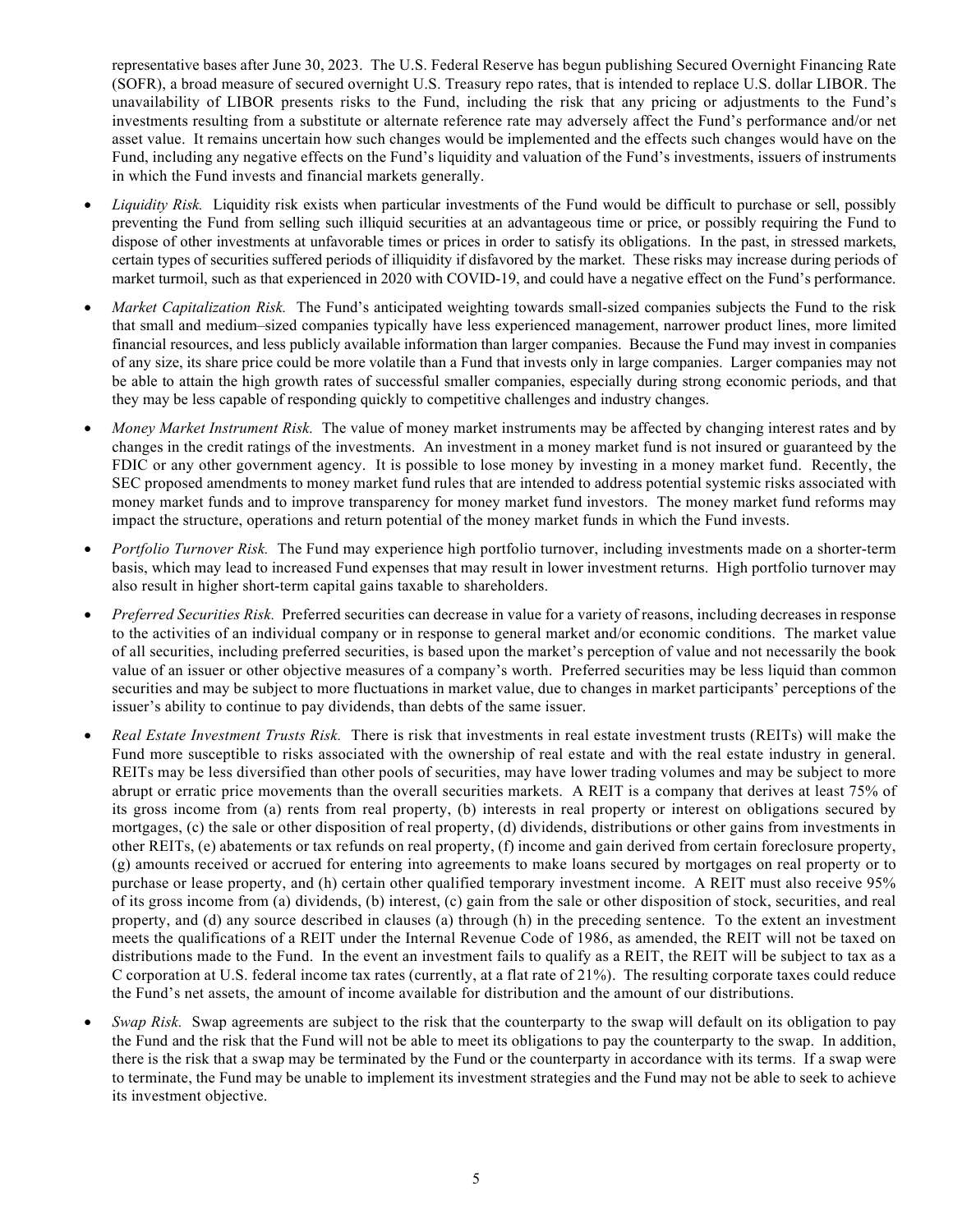- *Underlying Funds Risk.* The risk that the Fund's investment performance and its ability to achieve its investment objective are directly related to the performance of the underlying funds in which it invests. There can be no assurance that the Fund's investments in underlying funds will achieve their respective investment objectives. The Fund is subject to the risks of the underlying funds in direct proportion to the allocation of its assets among the underlying funds.
- *U.S. Government Securities Risk.* The U.S. government is not obligated to provide financial support to its agencies, instrumentalities or sponsored enterprises if it is not obligated to do so by law. Certain U.S. government securities purchased by the Fund may not be backed by the full faith and credit of the United States. It is possible that the issuers of such securities will not have the funds to meet their payment obligations in the future.
- *Valuation Risk.* The sale price that the Fund could receive for a portfolio security may differ from the Fund's valuation of the security, particularly for securities that trade in low volume or volatile markets or that are valued using a fair value methodology. In addition, the value of the securities in the Fund's portfolio may change on days when shareholders will not be able to purchase or sell the Fund's shares.
- *Volatility Risk*. The Fund's investments may appreciate or decrease significantly in value over short periods of time. The value of an investment in the Fund's portfolio may fluctuate due to events or factors that affect industries, sectors or markets generally or that affect a particular investment, industry or sector. The value of an investment in the Fund's portfolio may also be more volatile than the market as a whole. This volatility may affect the Fund's net asset value per share, including by causing it to experience significant increases or declines in value over short periods of time. Events or financial circumstances affecting individual investments, industries or sectors may increase the volatility of the Fund.

**Performance:** The bar chart and performance table below show the variability of the Fund's returns, which is some indication of the risks of investing in the Fund. The bar chart shows performance of the Fund's Class I shares for each calendar year since the Fund's inception. Class N shares, which are not presented in the bar chart, would have similar annual returns to Class I shares because the Classes are invested in the same portfolio of securities and would differ only to the extent that the Classes do not have the same expenses. The performance table compares the performance of the Fund over time to the performance of a broad-based market index. You should be aware the Fund's past performance (before and after taxes) may not be an indication of how the Fund will perform in the future. Updated performance information is available at no cost by visiting [www.redwoodmutualfund.com](http://www.redwoodmutualfund.com/) or by calling 1-855-RED-FUND (733-3863).



### **Performance Bar Chart For Calendar Year Ended December 31st:**

| Highest Quarter: | 12/31/2020 | 16.76%    |
|------------------|------------|-----------|
| Lowest Quarter:  | 03/31/2020 | $-7.46\%$ |